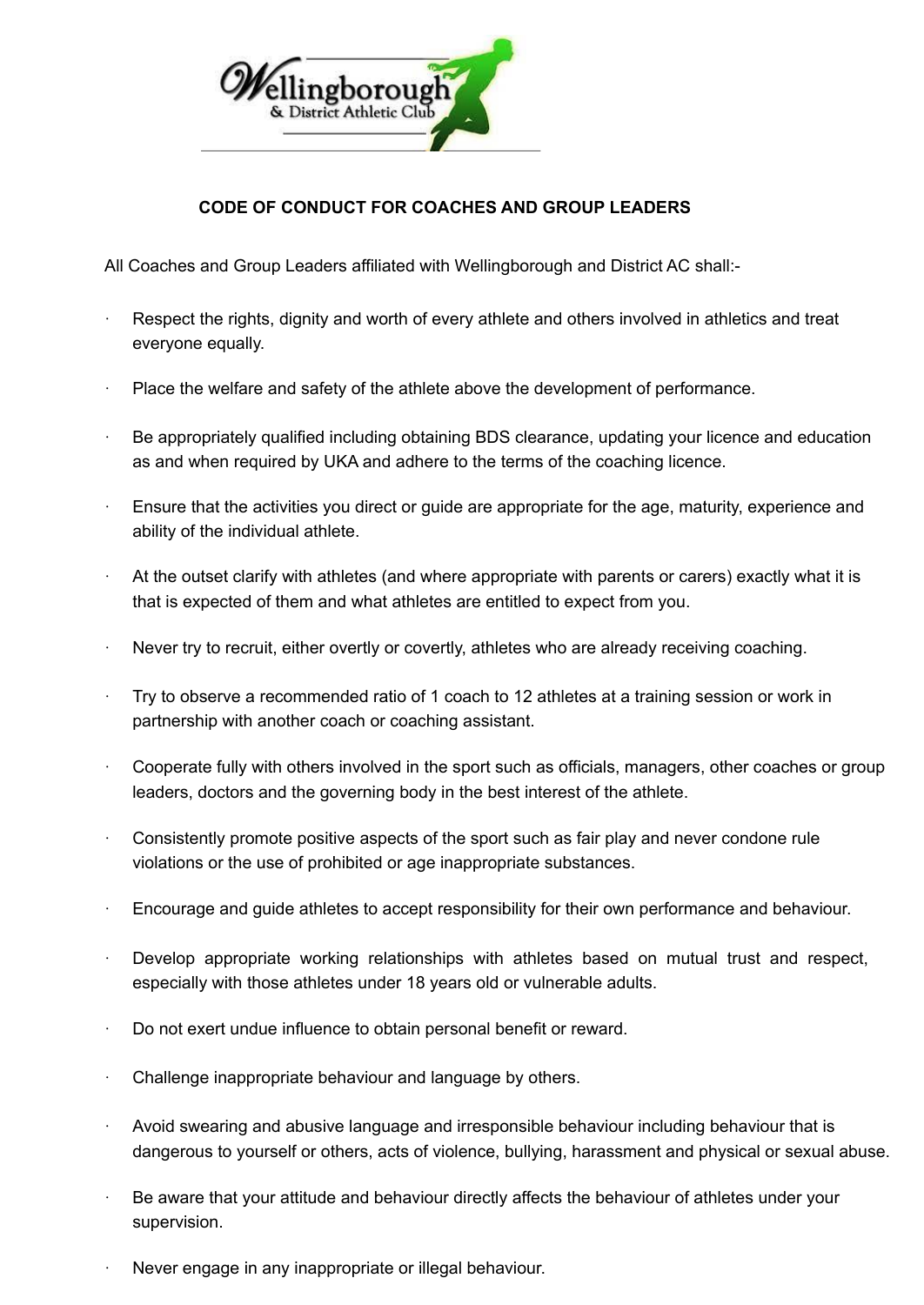- Avoid destructive behaviour and leave athletics venues as you find them.
- Not carry or consume alcohol to excess and/or illegal substances.
- Avoid carrying any items that could be dangerous to yourself or others excluding athletics equipment used in the course of your athletics activity.
- Avoid critical language or actions, such as sarcasm which could undermine an athlete's self esteem.
- Avoid spending time alone with young athletes unless clearly in the view of others to protect both yourself and the young athlete. In special circumstances, for example when coaching elite young athletes, one to one coaching sessions may form part of the required training schedule. In this circumstance, parental/guardian consent must be sought and obtained prior to sessions taking place. The coach must inform the parent/guardian of the venue for training and an emergency contact number should be provided by both the coach and parent/guardian.
- Avoid taking young athletes alone in your car. If you need to do this you must obtain parental/guardian consent.
- Never invite a young athlete alone into your home.
- Never share a bedroom with a child.
- Always explain why and ask for consent before touching an athlete.
- · Ensure that parents/carers know and have given consent before taking a young athlete away from the usual training venue.
- · Work in same-sex pairs if supervising changing areas.
- Respect the right of young athletes to an independent life outside of athletics.
- Report any accidental injury, distress, misunderstanding or misinterpretation to the parents/carers and club Welfare officer as soon as possible.
- Report any suspected misconduct by other coaches or other people involved in athletics to the Club, Regional, National or UKA welfare officer as soon as possible.

A coach or group leader **MUST** maintain a clear boundary between friendship and intimacy with athletes and **MUST NOT** conduct inappropriate relationships with athletes. Relationships with athletes can cause significant problems for other athletes, raising concerns of favouritism and/or victimisation.

In particular, you **MUST NOT** allow an intimate personal relationship to develop between yourself and any athlete under 18 years. Any violation of this could result in your Licence being withdrawn. It may also be a criminal offence.